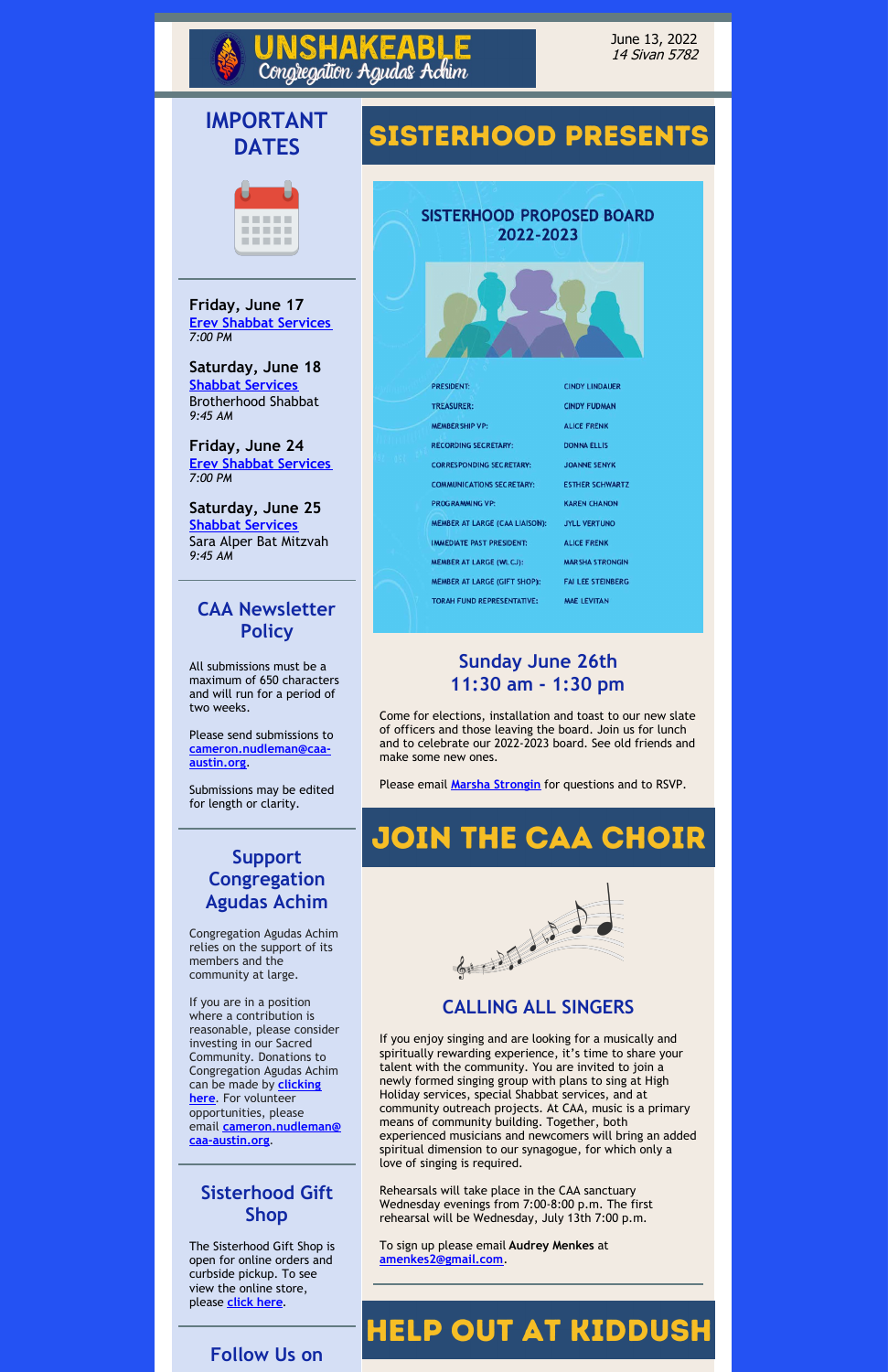#### **Social Media**

Follow Agudas on social media for more great content from your CAA community.

For a list of all of our social accounts, please visit our **Social [Media](https://r20.rs6.net/tn.jsp?f=001OSByye3vS_MZ-IRg63520WWVxi4WDisYCqp6NmAq0ESLDvogpM0IpK2ReW36hJBgwN4h_blScuc-PZvFPK0qlNfoDHBrtppuTN-PkE_vmnVo7_v-2mx50iaD5_c7G2Is36mi3laXFVmWERFCXr8hAfmg6ds2d3bQVVD_qU0UuSY=&c=0RJjOgLIB427MtG1SfDU_Fh-ZJU_5fnocAaqMr25X4hysfXWdOAmzA==&ch=crQPeNEgELfR90lvnnmUXcZNLjxuBSlqMjbaNGCv9HNi3GNTUEqU2w==) HQ**.

#### **Kiddush Luncheon Volunteers Needed**

As we continue to transition our kitchen operations with guidance from Chef Emeritus John Sutton, we're temporarily looking for 5 volunteers each Shabbat morning to help John with light kitchen prep and setup. Shifts run from 9:30 to 11:30 and will allow us to sustain the beautiful Agudas tradition of serving full kiddush luncheons for our members and guests.

#### **Sign Up to [Volunteer](https://docs.google.com/spreadsheets/d/1qYtKNWI-mGsf4dFGNbIV38gC7RgaD3-Oi-F4oelslXQ/edit?usp=sharing) by Clicking Here**

## **AGUDAS ACHIM HAPPENINGS**

#### **Mazel Tov!**

Mazel Tov to CAA's own Jerry DeBlois and Naomi Love who have joined the SWUSY Regional Board. Jerry will serve as President of the Board and Naomi will serve as Vice President of Membership.

Mazel Tov to Jerry and Naomi! The entire CAA community is proud of their accomplishment.

### **COMMUNITY NOTICES**

#### **Meketa USA**

Sigrid Levi-Baum is one of the four people who founded Meketa USA, a brand new 501c3 nonprofit organization that helps to support the forgotten Jews of Gondar, Ethiopia, by providing them with microloans, supplemental schooling, and funding so that they can obtain the necessary skills to thrive with the limited resources that they have.

This incredible organization is making real change for the Jews of Gondar. Sigrid is excited to invite you to Meketa USA's launch event which will be held on Zoom on **Thursday, June 9th at 7:30pm EDT (6:30pm CDT).** The event will feature videos of the people the charity supports as well as helpful information so you can get to know Meketa USA and hear about the impact that charity leaders are hoping to make. Please consider registering for and attending this free event!

You can RSVP **[here](https://docs.google.com/forms/d/e/1FAIpQLScRXGABZ9bsOQs4bOVrbH3m_EEv5bHaeJhRhNXnZgQdhCV2sg/viewform?usp=sf_link)**. Please feel free to invite your friends and family as well. **You will receive a zoom link to the event from [meketausa@gmail.com](mailto:meketausa@gmail.com) next week**. You can read more about Meketa USA by visiting **[http://www.meketaUSA.org](http://www.meketausa.org)**. If you are unable to attend but would like to make a donation, you can find us on Paypal by using **[meketausa@gmail.com](mailto:meketausa@gmail.com)** or



you can send a check to:

Meketa USA 7601 Valley Dale Drive Austin, TX 78731

Feel free to contact Sigrid at **[slevibaum52@gmail.com](mailto:slevibaum52@gmail.com)** if you have other questions.

#### **Open Doors FAQ's:**

#### **What is Open Doors?**

A brief survey where high school grads tell us where they are heading next year and what their passions/interests are.

**Who can participate in this survey?** Open Doors is geared towards emerging adults – high school grads and those who've graduated in the last few years.

#### **Why should you participate?**

Besides being eligible to receive a \$150 cash gift card, we also will connect you

next year with your nearest Jewish community and opportunities based on your interests.

**Take the survey here: <https://crm.uscj.org/odsurvey-phs>**

#### **Austin Shmirah**

Shomrim (watchers/protectors/guardians) are people who prayerfully accompany Jewish deceased between death and burial. Through Austin Shmirah, you can choose to serve as a shomer for the deceased of your own congregation only, or for those of the larger Jewish community as well. Please sign up by **[clicking](https://r20.rs6.net/tn.jsp?f=001ZaqbjkU-U8zwnWySanTCPXK00l1PqcZsI3FprDsst2nmV5kYsfrdAcmUdncMecgCMn4GkuVCb9Xa3tESTJBbvHVoJJO9DGFE8DR8Cy8RX321QD64DegvmwWVpXX7_RG_EzREQFUsZbTUDFE37FOmvimrEOft-rp30mhHBQ1rEts=&c=CzHhhP76VpSHvLEWe4XpiU7psskMMcj8HiWEmkBWSTk7ZWEx3z-rZQ==&ch=EyPh_cD5lUZhAuPVQ6Gl78do7k2iKC9udUoXB5kYqrZW_BsPjUiKRw==) here**. In the Main Menu, click "Join the Chevrah Kadishah Community," then "Join Austin Shmirah as a Shomer." Then just fill out and submit the